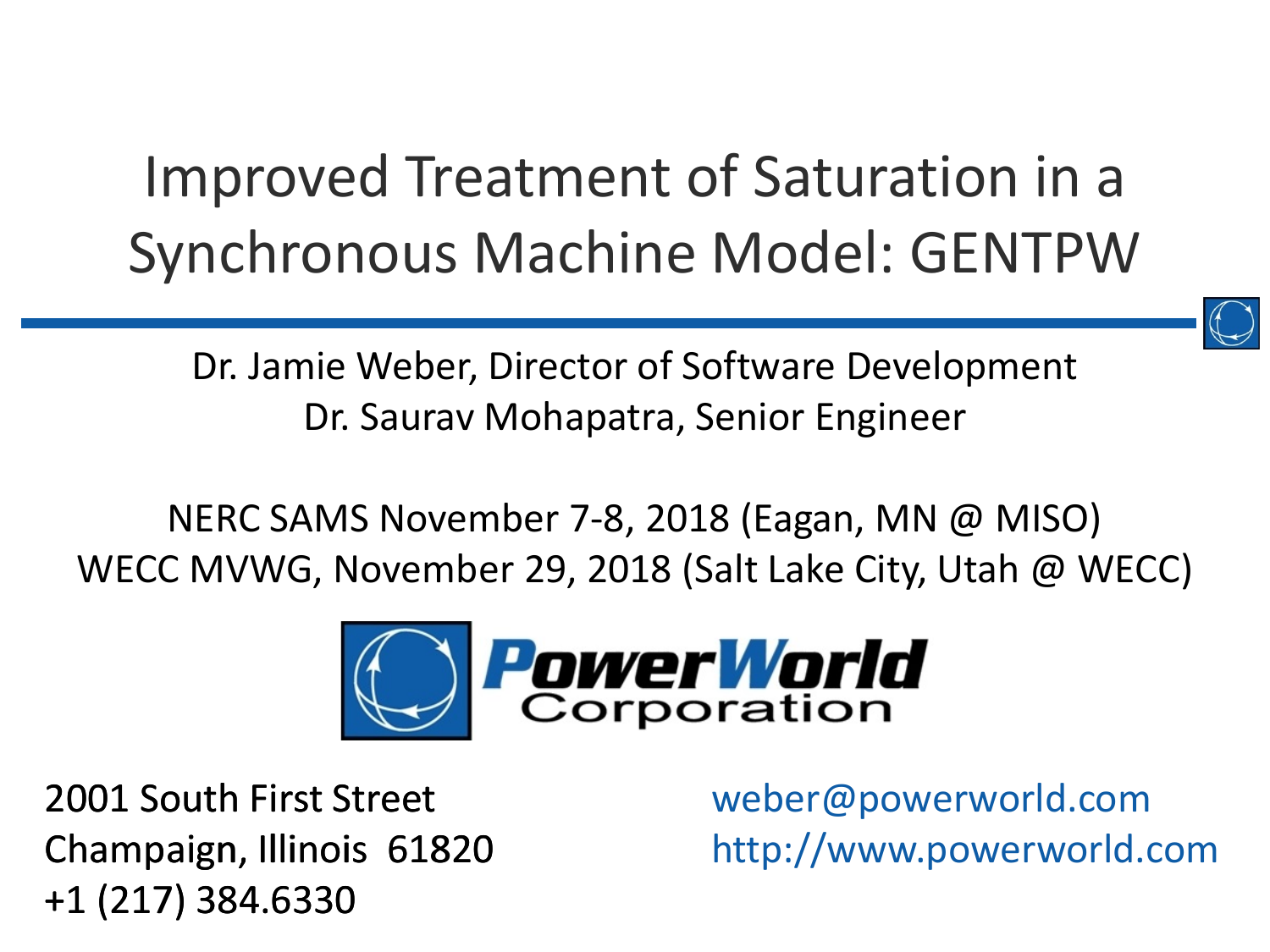## Background

- 
- Quincy Wang (B.C. Hydro) and Jamie Weber (PowerWorld) have been discussing GENTPW model
	- Quincy was having trouble with the dynamic response of some particular machine tests
	- GENTPJ was not capturing some dynamic behavior
- Steve Yang and Dmitry Kosterev at BPA sponsored work on running tests with a modified new synchronous machine model GENTPW
	- Can it better match machine tests in both steady state and dynamic response?
	- Saurav Mohapatra did this work at PowerWorld Corporation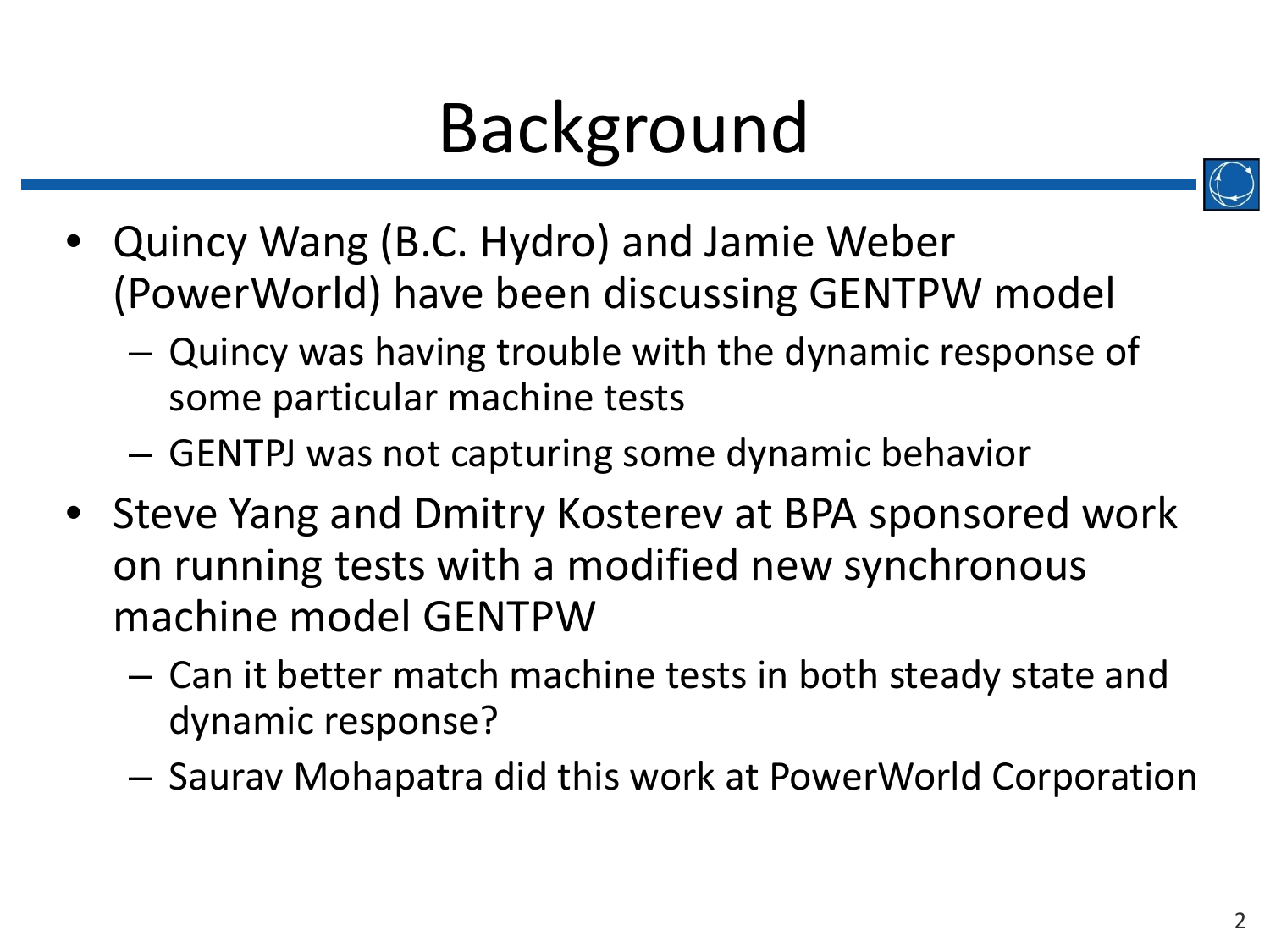# Summary of GENTPW model



- GENTPW model is available in PowerWorld Simulator Version 20
	- Intended to be used for synchronous machines that are either round rotor or salient pole
	- Has same parameter list as GENTPJ
- Changes the dynamic equations
	- Applies similar concept for saturation used in network boundary equation of GENTPF/GENTPJ
	- Applies concepts directly to the original GENROU model
- Changes the saturation function
	- Additional scaling between d/q axis saturation is applied to *input* to saturation function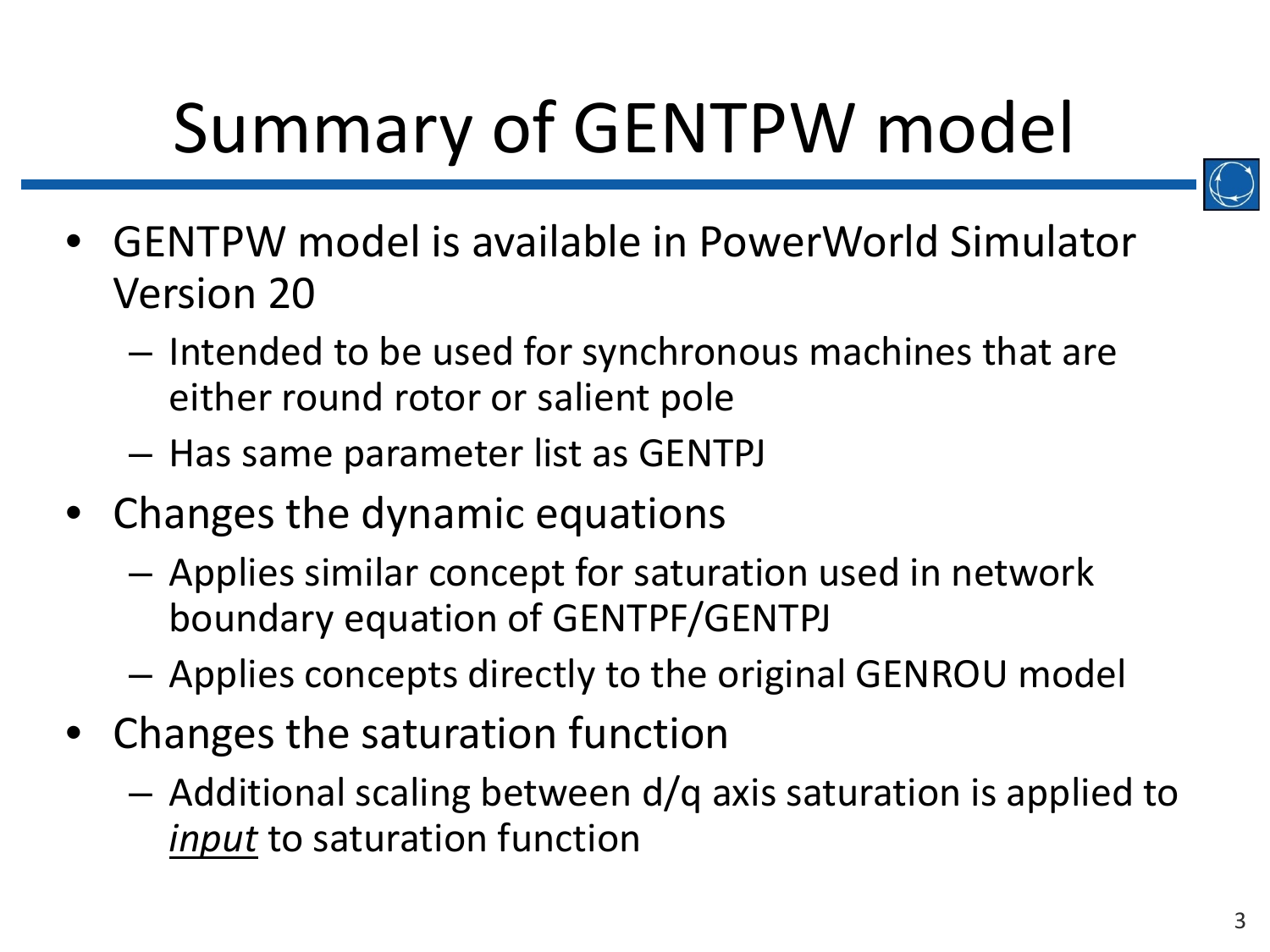## Summary of GENTPW Test Results



- Steady state characteristics of GENTPW are very similar to **GENTPJ** 
	- GENTPJ was desirable because it better matched steady state tests and measurements for field current and field voltage
	- We won't present a bunch of plots showing these are the same at steady state.
- Dynamic response of GENTPW better matches test data as compared to GENTPJ
	- Notably better trend of field current transient during Mvar trip tests
	- Next slide shows this
- WECC interconnection dynamic simulation shows a similar trend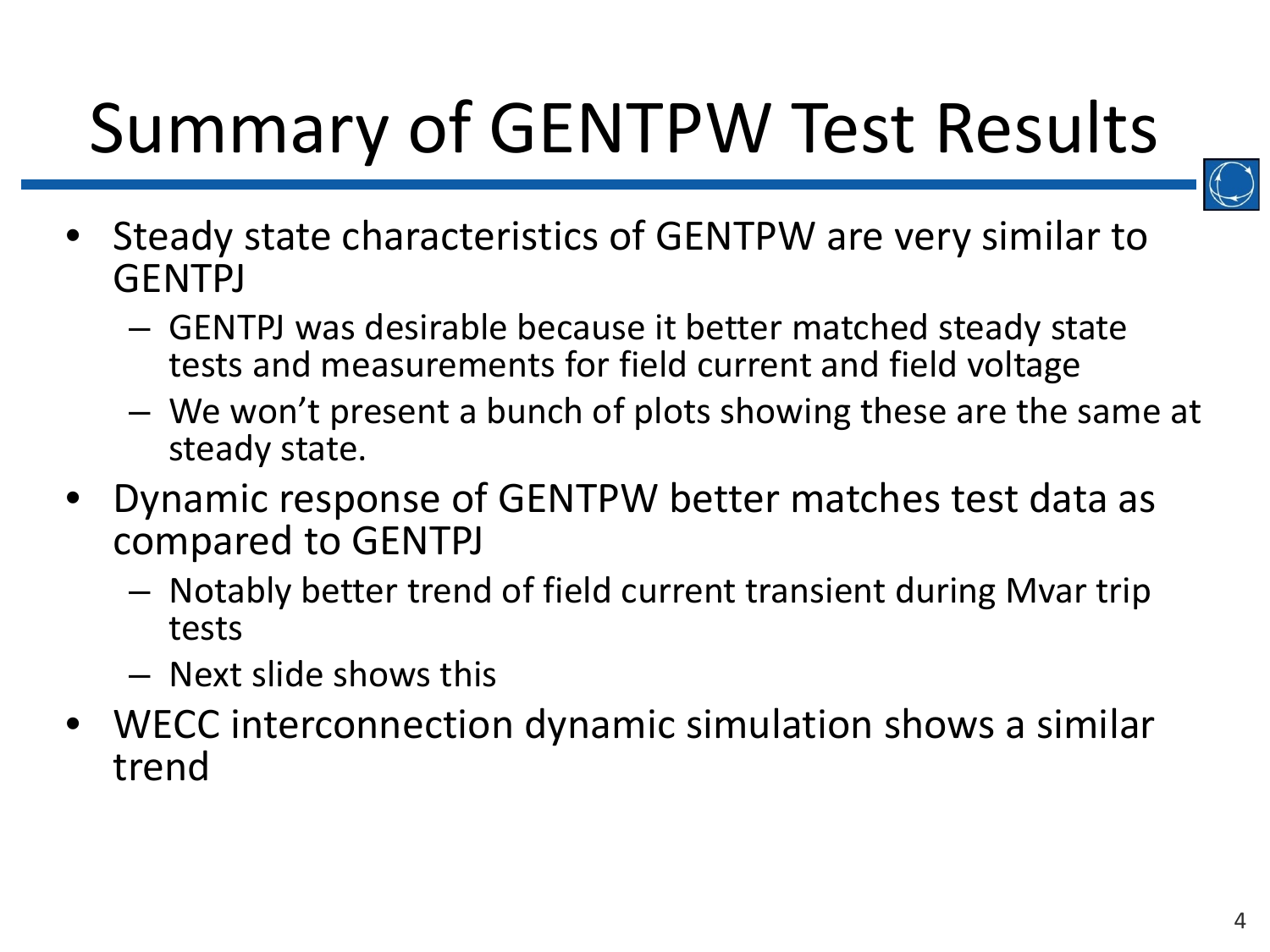## Dynamic Response: Reactive Power Trip Tests

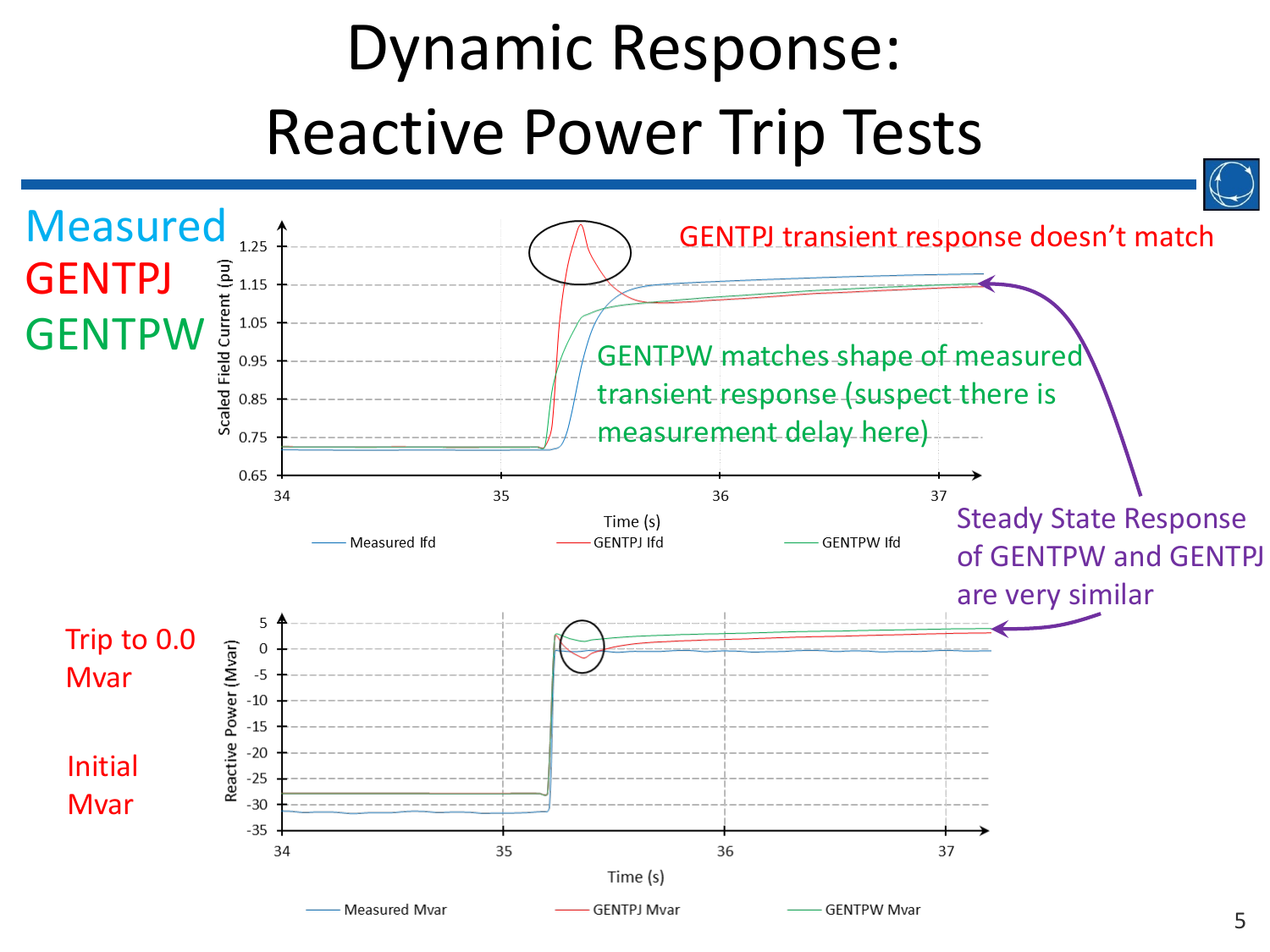## Applying Saturation to the Dynamic Equations

- 
- Bringing treatment of network equations of GENTPF/GENTPJ into the dynamic equations
	- From machine design and analysis, these are the reactance values that saturate:  $X_{\text{md}}$ ,  $X_{\text{fd}}$ ,  $X_{\text{1d}}$ , and  $X_{\text{mq}}$ ,  $X_{\text{1q}}$ ,  $X_{\text{2q}}$
	- $-$  Assume leakage reactance does NOT saturate:  $X_1$
	- In transient stability, we use transformed constants:  $X_d$ ,  $X'_d$ ,  $X''_d$ , and  $X_q$ ,  $X'_q$ ,  $X''_q$
	- GENTPF/GENTPJ used following in network boundary equations

$$
X_{dsat}'' = \frac{X_d'' - X_l}{Sat_d} + X_l
$$
  

$$
X_{qsat}'' = \frac{X_q'' - X_l}{Sat_q} + X_l
$$

– Bottom line is that we think the dynamic behavior of GENPTF/GENTPJ could be improved for Quincy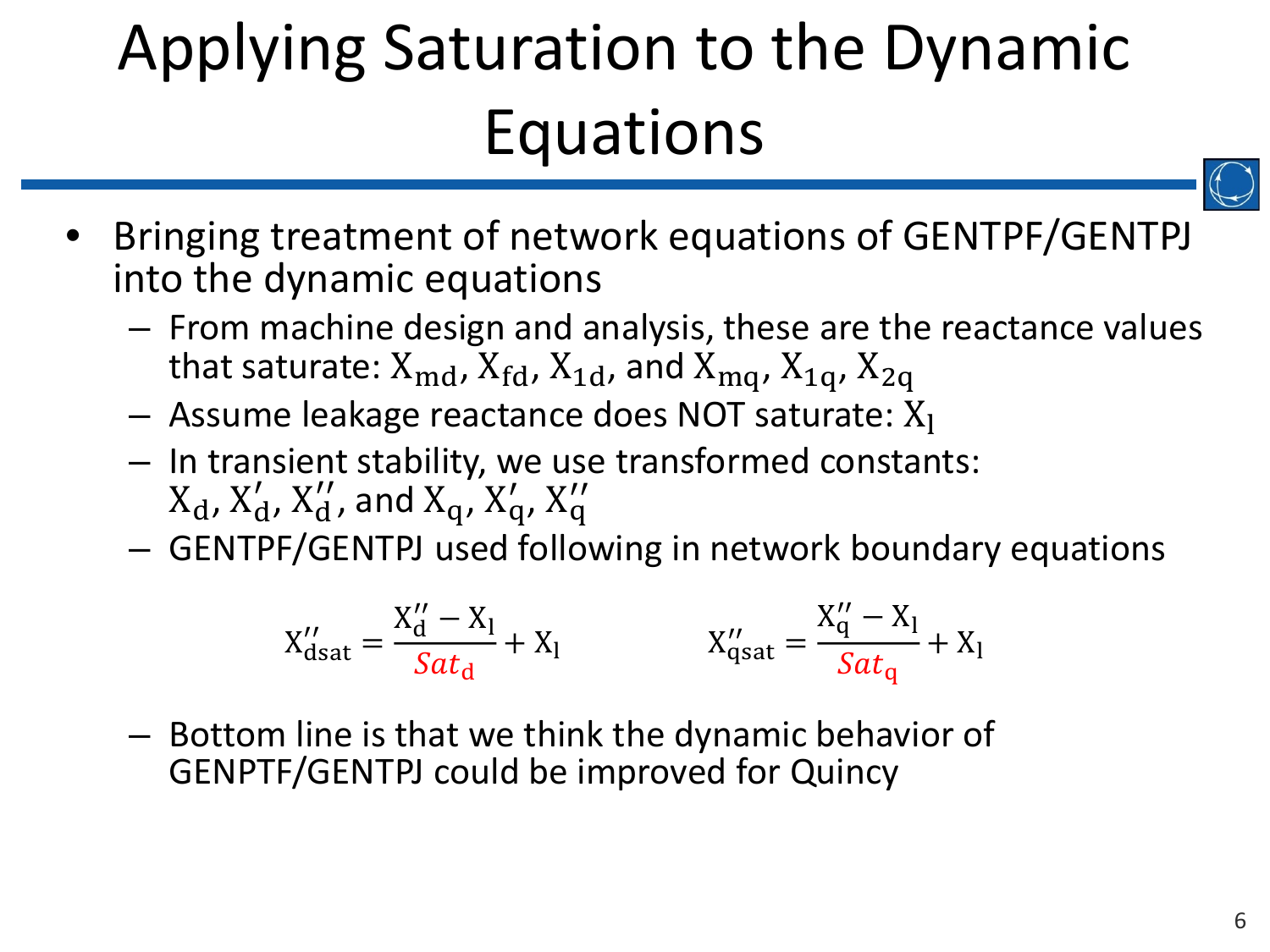## GENTPW – Extend concept used in GENTPJ algebraic network equations

|                                                                  | d-axis                                                                                                                          | q-axis                                                             |
|------------------------------------------------------------------|---------------------------------------------------------------------------------------------------------------------------------|--------------------------------------------------------------------|
| Reactance<br><b>Values</b>                                       | $X_{\text{dsat}}^{\prime\prime} = \frac{X_{\text{d}}^{\prime\prime} - X_{\text{I}}}{Sat_{\text{d}}} + X_{\text{I}}$             | $X''_{qsat} = \frac{X''_{q} - X_{l}}{Sat_{\alpha}} + X_{l}$        |
|                                                                  | $X'_{dsat} = \frac{X'_d - X_l}{sat_d} + X_l$                                                                                    | $X'_{\text{qsat}} = \frac{X'_q - X_l}{s a t_q} + X_l$              |
|                                                                  | $X_{\text{dsat}} = \frac{X_{\text{d}} - X_{\text{l}}}{Sat_{\text{d}}} + X_{\text{l}}$                                           | $X_{\text{qsat}} = \frac{X_q - X_l}{Sat_q} + X_l$                  |
| <b>Time Constants</b><br>(are a function of<br>reactance values) | $T'_{dosat} = \frac{T'_{do}}{Sat_{d}}$                                                                                          | $T'_{\text{qosat}} = \frac{T'_{\text{qo}}}{\text{Sat}_{\text{q}}}$ |
|                                                                  | $T''_{dosat} = \frac{T''_{do}}{Sat_{d}}$                                                                                        | $T''_{\text{qosat}} = \frac{T''_{\text{qo}}}{s_{at_{\text{q}}}}$   |
| <b>Exciter</b><br><b>Interface</b><br><b>Signals</b>             | $E_{\text{fdsat}} = \frac{E_{\text{fd}}}{Sat_{\text{d}}}$                                                                       |                                                                    |
|                                                                  | $X_{\text{mdsat}}I_{\text{fd}} = (X_{\text{dsat}} - X_1)I_{\text{fd}} = \frac{x_{\text{d}} - x_1}{Sat_{\text{d}}}I_{\text{fd}}$ |                                                                    |

White paper referenced on last slide has more detailed analysis of why this is appropriate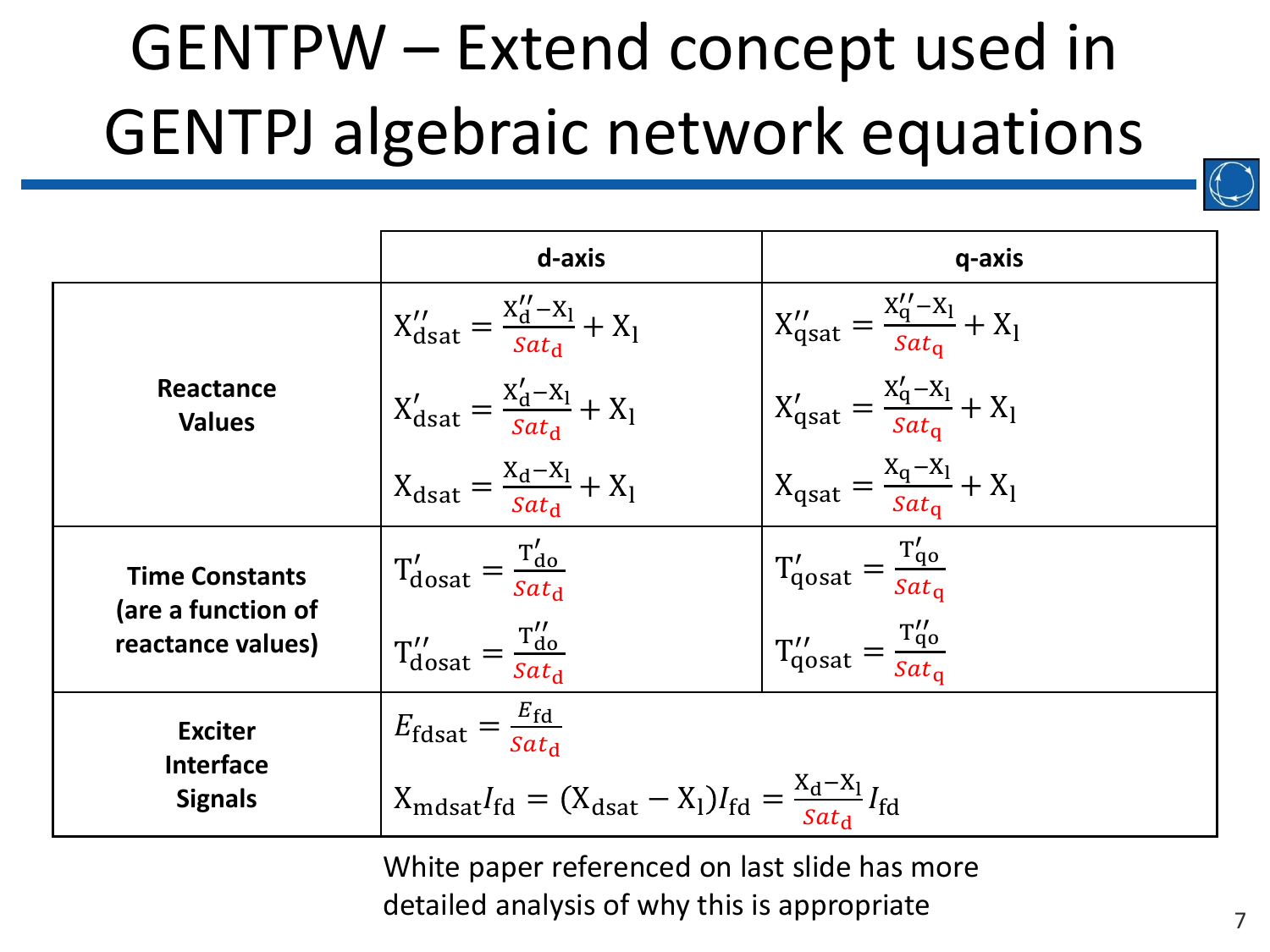## GENROU Block Diagram Without Saturation

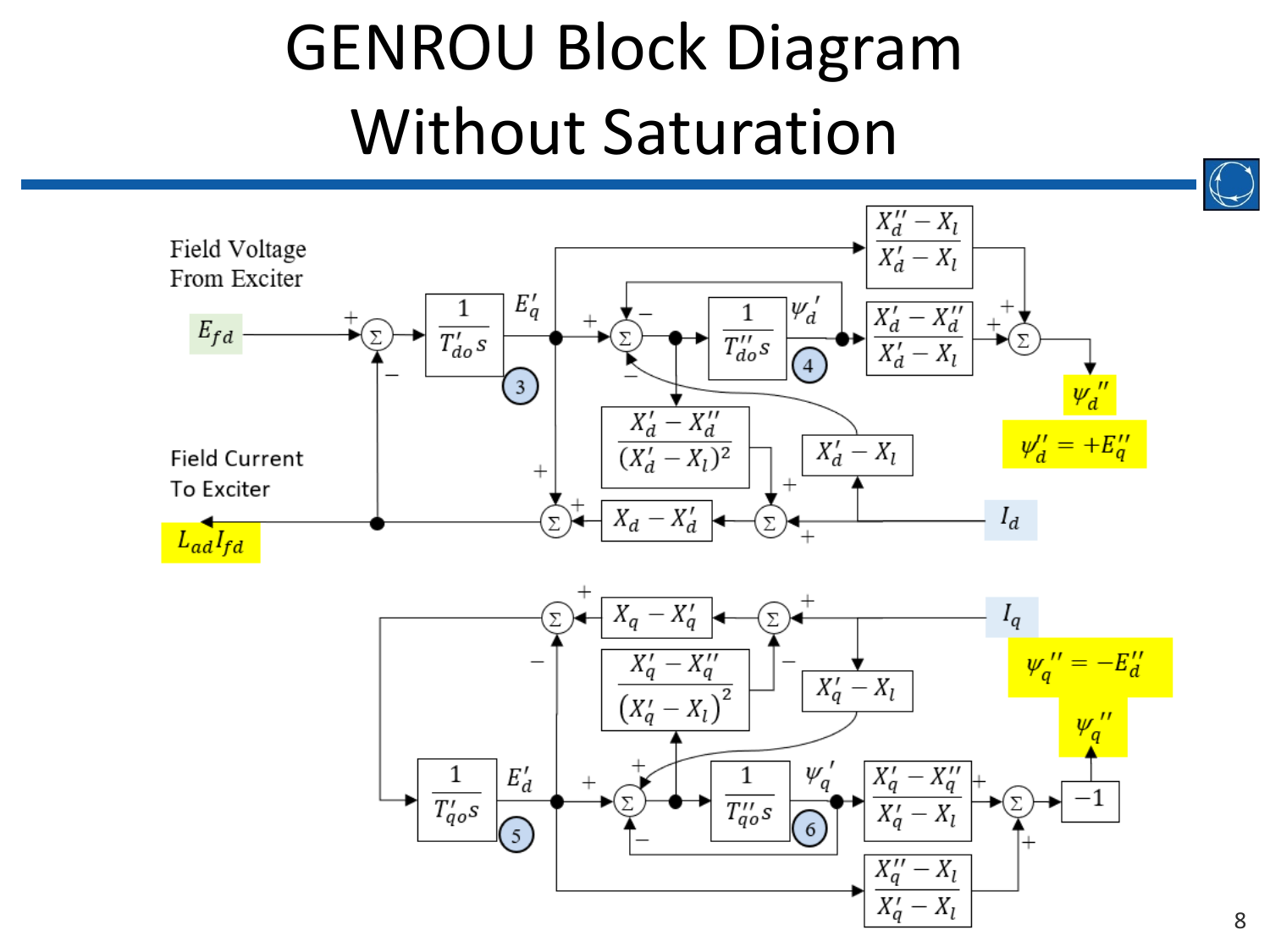## GENTPW Block Diagram After a bunch of Algebra

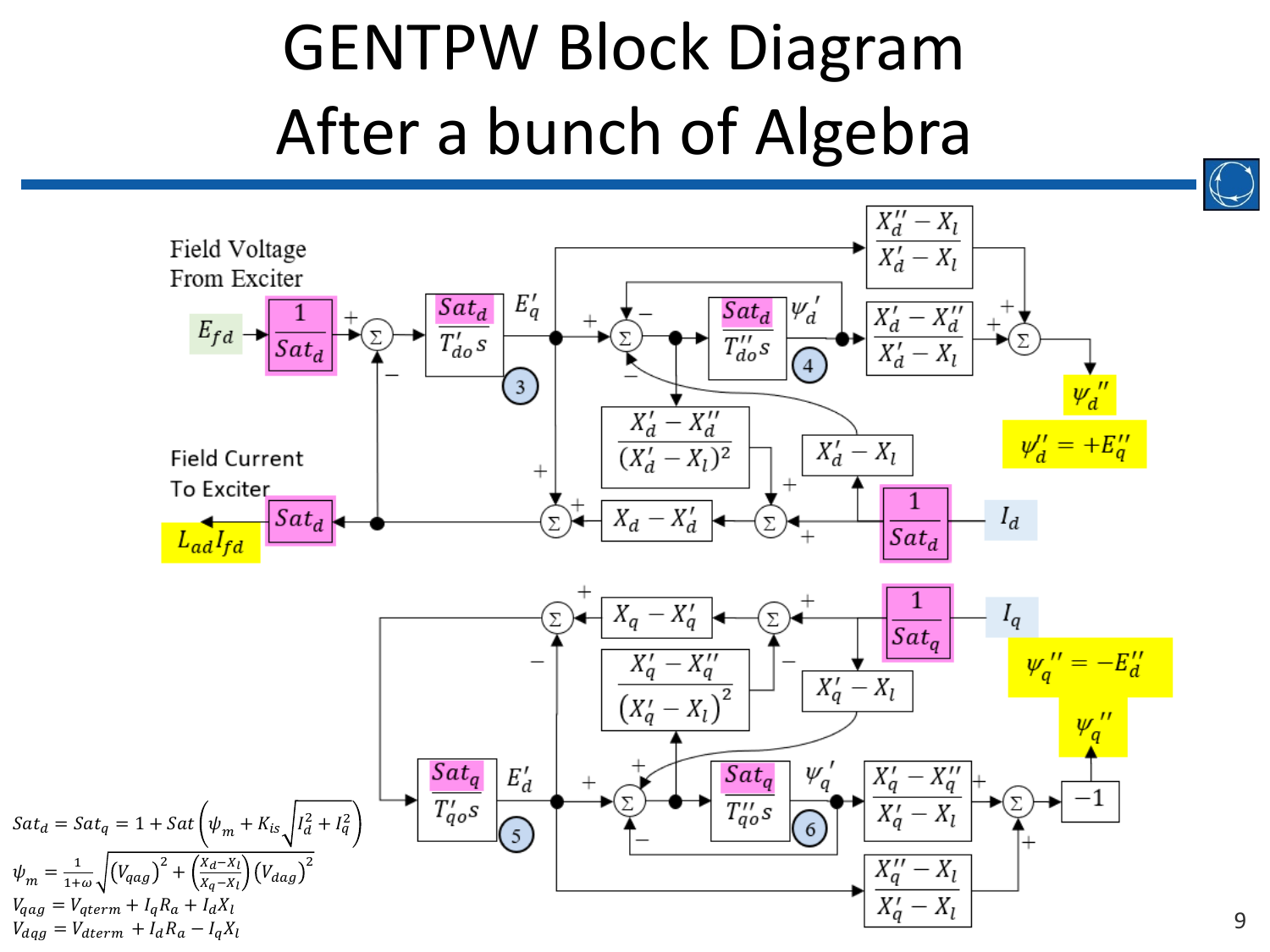## Network and Torque Equations



• GENTPW uses identical formulation as GENPTJ/GENTPF

> $X''_{dsat} =$  $\frac{X'_d - X_l}{X_d}$  $\frac{a}{Sat_d} + X_l$  $X''_{qsat} =$  $X_q''-X_l$  $\frac{q}{Sat_q} + X_l$ Network Interface  $V_{dterm} = V_d - R_a I_d + X''_{qsat} I_q$  $V_{qterm} = V_q - X_{dsat}^{\prime\prime} I_d - R_a I_q$ Torque Equation  $\Psi_{q} = \Psi_{q}^{\prime\prime} - I_{q}X_{qS}^{\prime\prime}$  $\Psi_d = \Psi_d'' - I_d X_d''$  $T_{elec} = \Psi_d I_a - \Psi_d I_d$  $\delta = \omega * \omega_0$  $\dot{\omega} = \frac{1}{2I}$  $2H$  $\frac{P_{mech} - D\omega}{1 + \omega} - T_{elec}$

Note:  $X''_{dsat} \ll X''_{qsat}$ , so you must implement equations directly in software and not use circuit equation as was done for GENROU

• For GENROU, this is simplified by assuming  $X_d^{\prime\prime}$  and not saturating this reactance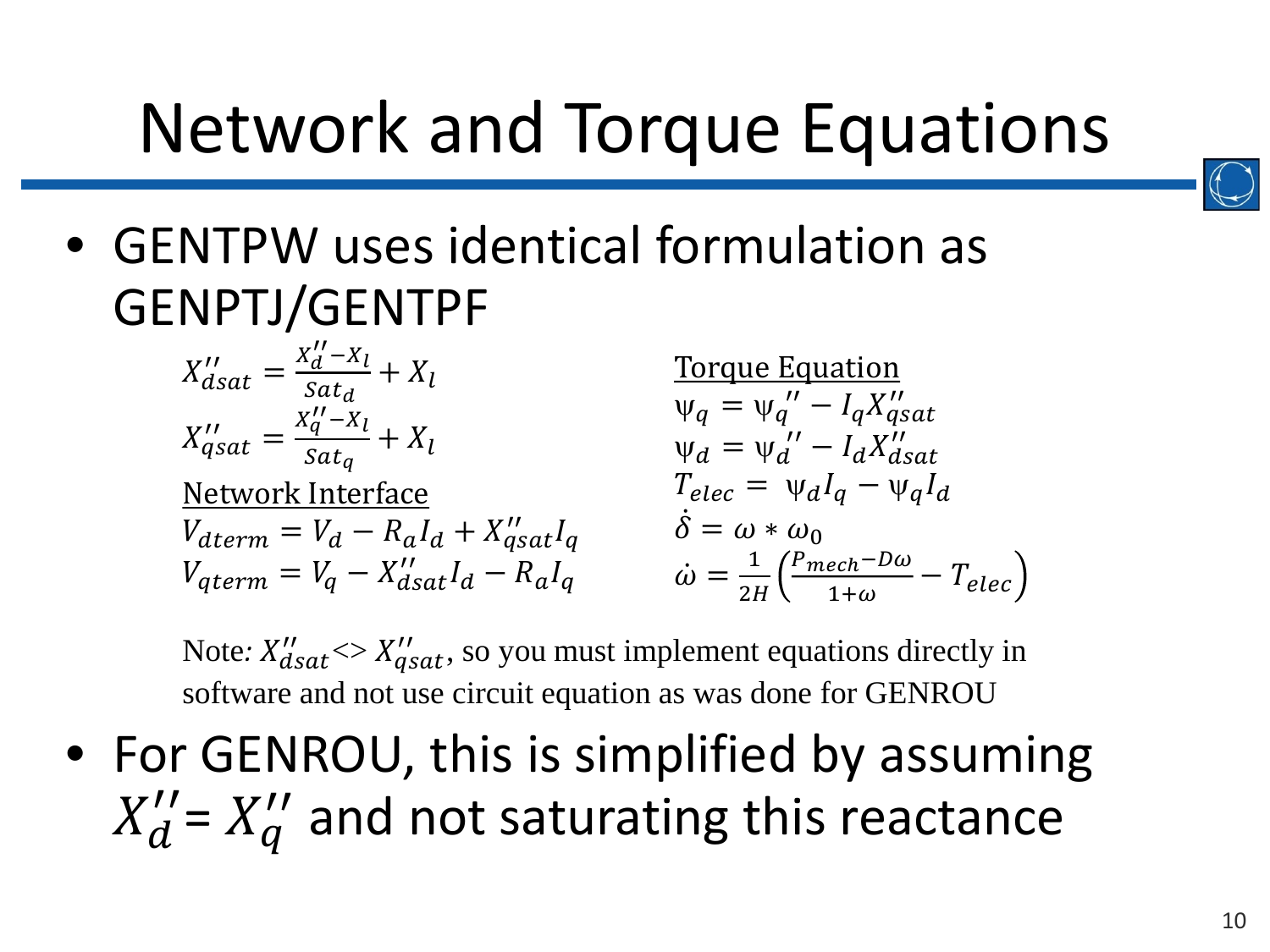## Saturation Assumption in GENROU

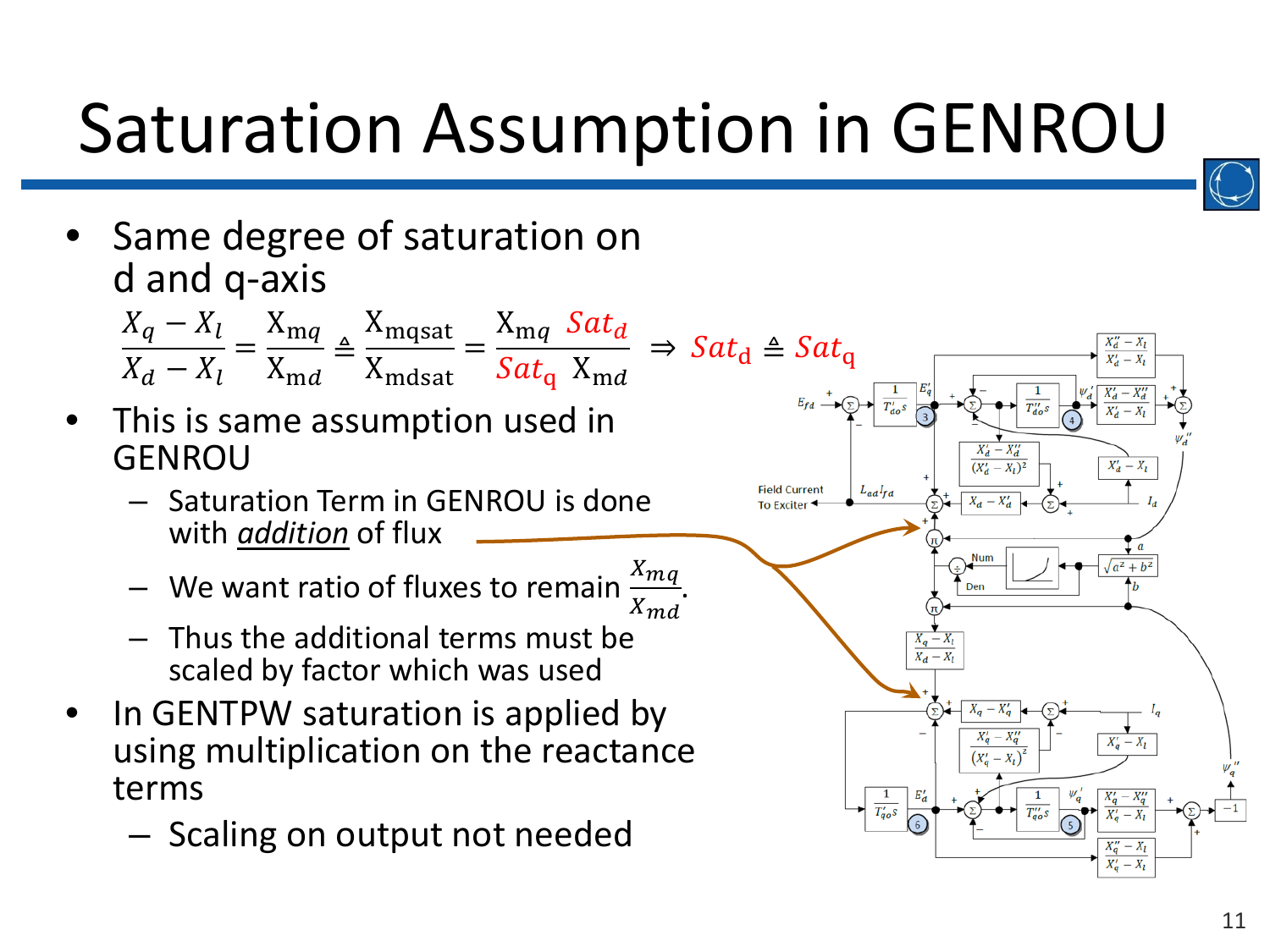Limitation – Only have open-circuit magnetization saturation curve

• Same Assumption as GENROU:

$$
\frac{X_q - X_l}{X_d - X_l} = \frac{X_{mq}}{X_{md}} \triangleq \frac{X_{mq\,sat}}{X_{md\,sat}} = \frac{X_{mq} \, Sat_d}{Sat_q \, X_{md}} \Rightarrow Sat_d \triangleq Sat_q
$$

- DOES mean that both  $X_{\text{md}}$  and  $X_{\text{mq}}$  saturate to the same extent
- DOES NOT require that  $\psi_{\text{md}}$  and  $\psi_{\rm ma}$  contribute equally towards the degree of saturation
	- More discussion on next two slides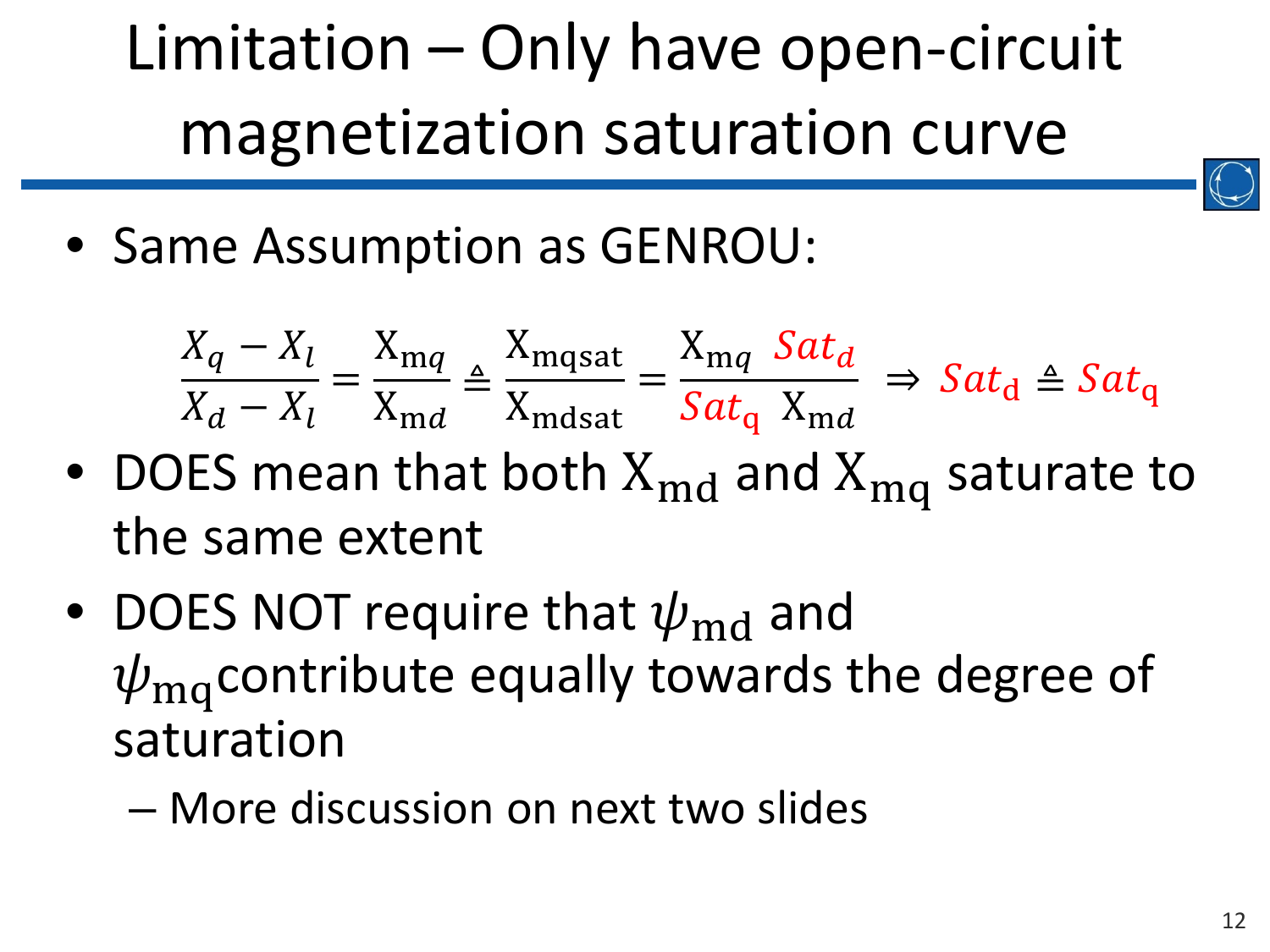## Scaled Saturation Function – What should be the input variable?

- Input Variable $= \|\psi_{\mathrm{m}}\>$
- Trick used when only d-axis saturation curve is available
	- Widely researched and now accepted as the right way

$$
\bar{\psi}_{\text{m}} \triangleq \psi_{\text{md}} + j \sqrt{\frac{X_{\text{md}}}{X_{\text{mq}}}} \psi_{\text{mq}}
$$
\n
$$
= X_{\text{md}} I_{\text{md}} + j \sqrt{\frac{X_{\text{md}}}{X_{\text{mq}}}} X_{\text{mq}} I_{\text{mq}}
$$
\n
$$
= X_{\text{md}} \left[ I_{\text{md}} + j \sqrt{\frac{X_{\text{mq}}}{X_{\text{md}}}} I_{\text{mq}} \right]
$$
\n
$$
\bar{I}_{\text{m}} \triangleq I_{\text{md}} + j \sqrt{\frac{X_{\text{mq}}}{X_{\text{md}}}} I_{\text{mq}}
$$

This choice means that  $\psi_{\rm m}=X_{\rm md}I_{\rm m}$ 

 $X_{\text{md}}$  shows up as a linear factor relating  $\bar{\psi}_{\rm m}$  and  $\bar{I}_{\rm m}$ 

**Hence, d-axis saturation curve can be used for both axes**

#### **INCORRECT**

$$
\bar{\psi}_{\text{m}} \triangleq \psi_{\text{md}} + j\psi_{mq}
$$
\n
$$
\bar{I}_{\text{m}} \triangleq I_{\text{md}} + j\frac{X_{\text{mq}}}{X_{\text{md}}}I_{\text{mq}}
$$
\nOR\n
$$
\bar{\psi}_{\text{m}} \triangleq \psi_{\text{md}} + j\frac{X_{\text{md}}}{X_{\text{mq}}}\psi_{\text{mq}}
$$
\n
$$
\bar{I}_{\text{m}} \triangleq I_{\text{md}} + jI_{\text{mq}}
$$

- References dating back from **1991, 1998, 2013**
	- A. L Pierrat, E Dejaeger, MS Garrido, "Models unification for the saturated synchronous machines," *International conference on Evolution and modern and Modern Aspects of Synchronous Machines*, **1991**
	- B. E. Levi, "State-space d-q axis models of saturated salient pole synchronous machines," in *IEE Proceedings - Electric Power Applications*, vol. 145, no. 3, pp. 206-216, May **1998**. doi: 10.1049/ip-epa:19981786
	- C. F. Therrien, L. Wang, J. Jatskevich and O. Wasynczuk, "Efficient Explicit Representation of AC Machines Main Flux Saturation in State-Variable-Based Transient Simulation Packages," in *IEEE Transactions on Energy Conversion*, vol. 28, no. 2, pp. 380-393, June **2013**.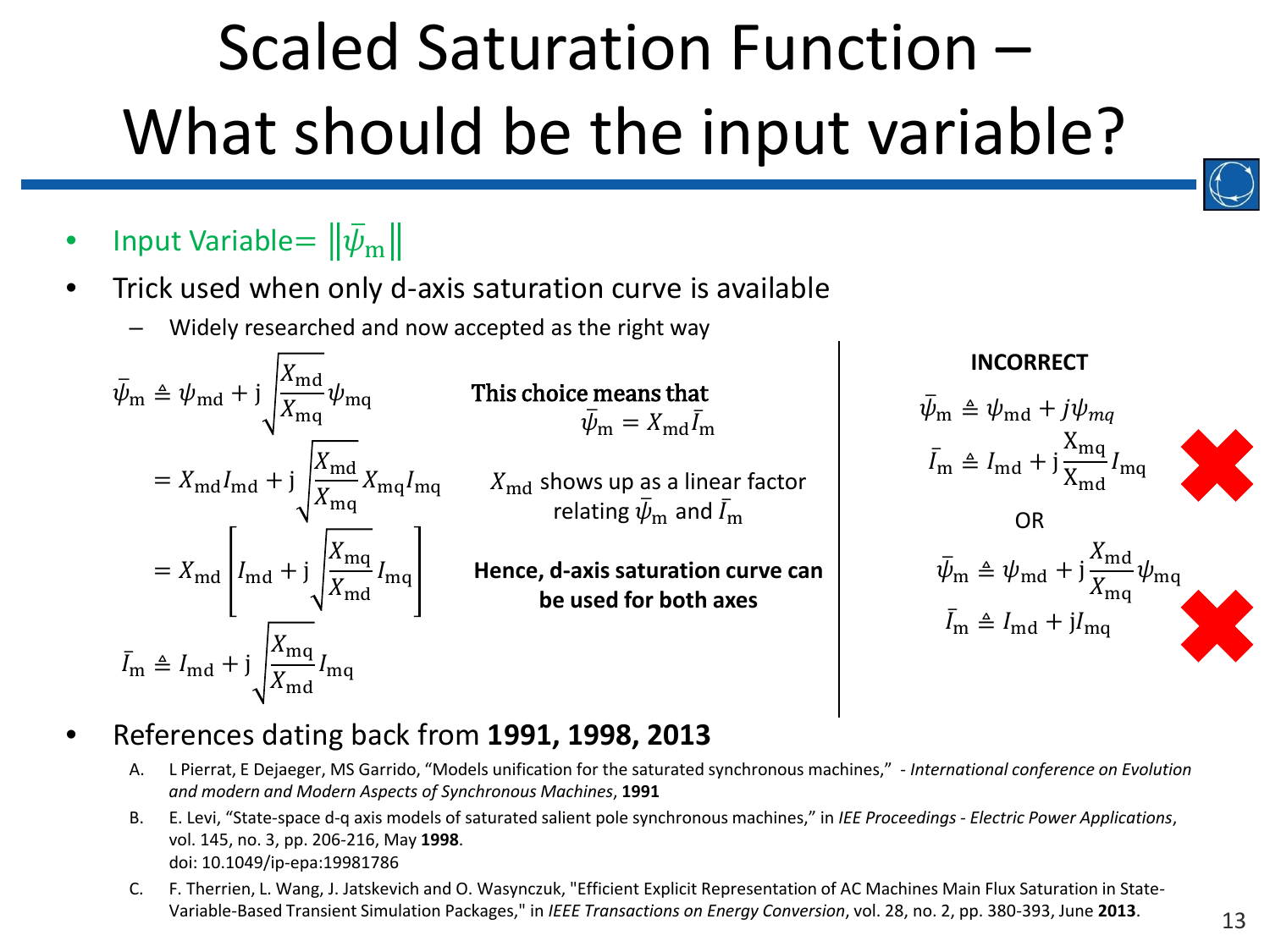## Scaled Saturation Function – What should be the input variable?

• 
$$
x = ||\bar{\psi}_{m}||
$$
, where  $\bar{\psi}_{m} \triangleq \psi_{md} + j \sqrt{\frac{X_{md}}{X_{mq}}} \psi_{mq}$ 

- Compare with :  $\bar{\psi}_{\text{ag}} \triangleq \psi_{\text{md}} + j\psi_{\text{mq}}$ 
	- One of the **INCORRECT** transformations (reference B)
	- E. Levi, "State-space d-q axis models of saturated salient pole synchronous machines," in *IEE Proceedings - Electric Power Applications*, vol. 145, no. 3, pp. 206-216, May **1998**.
- If  $X_{\text{mq}} < X_{\text{md}}$   $\Rightarrow$   $\sqrt{\frac{X_{\text{md}}}{X_{\text{mq}}}}$

i.e. Contribution of  $\psi_{\rm mq}$  towards saturation is amplified

 $X_{\text{mq}}$ 

 $>$  1

- Pierrat, Levi, Wasynczuk: Machines background
	- Determining rotor position accurately is VERY important for controlling machines
	- Drove the work to calculate  $I_{\text{fd}}$  accurately during saturation

$$
\begin{array}{c}\n\overline{\psi}_{\text{m}} \triangleq \psi_{\text{md}} + j\psi_{\text{mq}} \\
\overline{I}_{\text{m}} \triangleq I_{\text{md}} + j\frac{X_{\text{mq}}}{X_{\text{md}}}I_{\text{mq}} \\
\overline{O}R \\
\overline{\psi}_{\text{m}} \triangleq \psi_{\text{md}} + j\frac{X_{\text{md}}}{X_{\text{mq}}} \psi_{\text{mq}} \\
\overline{I}_{\text{m}} \triangleq I_{\text{md}} + jI_{\text{mq}}\n\end{array}
$$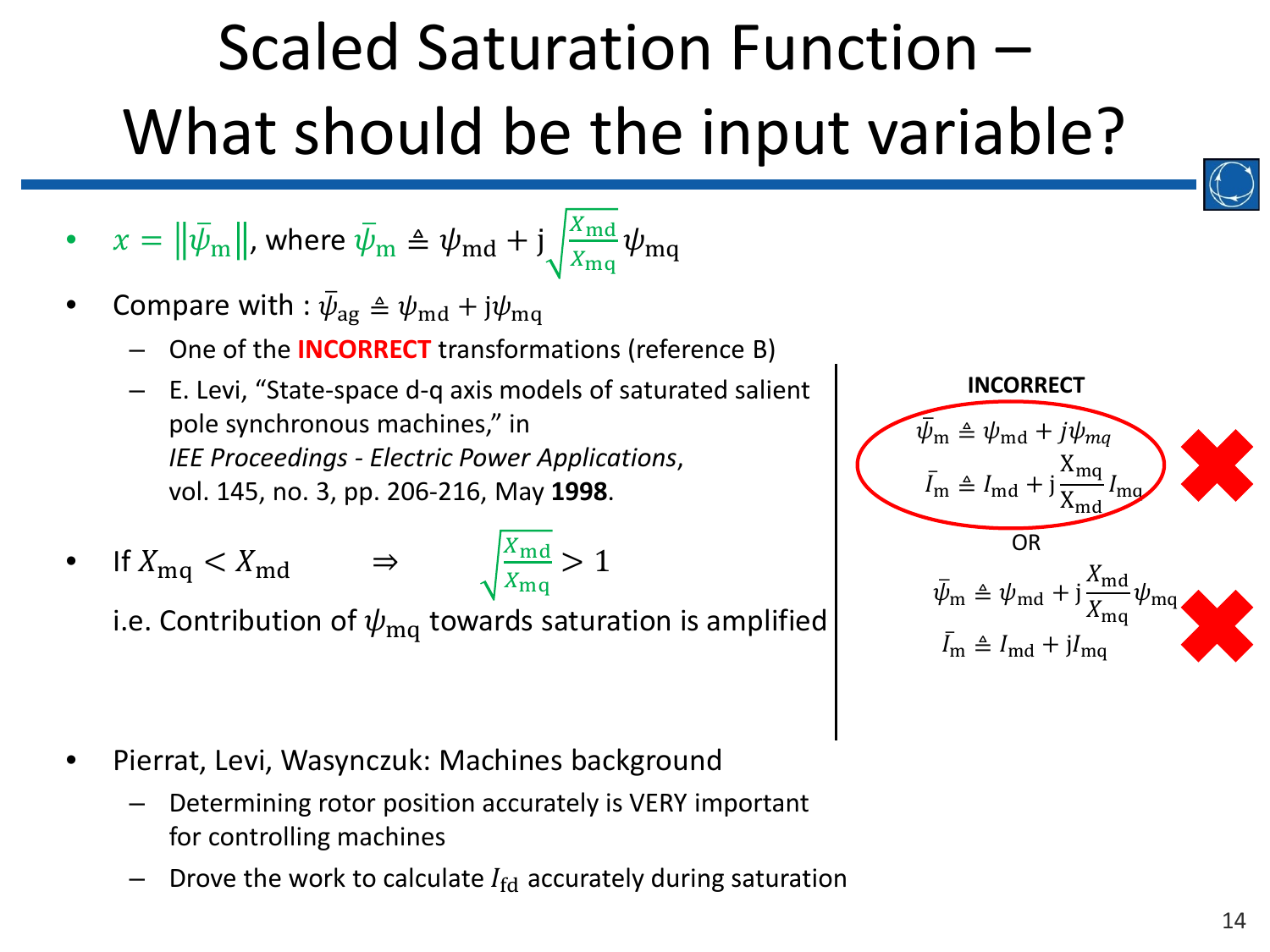## Algebra to get input to Saturation Function

• 
$$
\bar{\psi}_{m} \triangleq \psi_{md} + j \sqrt{\frac{X_{md}}{X_{mq}}} \psi_{mq} = \psi_{md} + j \sqrt{\frac{X_{d} - X_{l}}{X_{q} - X_{l}}} \psi_{mq}
$$

- $\bullet \quad \psi_{\mathrm{md}} = \psi_{d\mathrm{ag}} = \frac{V_{dag}}{1+\omega}$  (air gap flux on d axis)
- $\psi_{\text{mq}} = \psi_{\text{qag}} = \frac{V_{qag}}{1+\omega}$  (air gap flux on q axis)

$$
\bullet \quad \psi_{\rm m} = \sqrt{\left(\psi_{\rm dag}\right)^2 + \left(\sqrt{\frac{X_{\rm d} - X_{l}}{X_{\rm q} - X_{l}}}\psi_{\rm dag}\right)^2} = \sqrt{\left(\frac{V_{\rm dag}}{1 + \omega}\right)^2 + \left(\sqrt{\frac{X_{\rm d} - X_{l}}{X_{\rm q} - X_{l}}}\frac{V_{\rm dag}}{1 + \omega}\right)^2}
$$

$$
\bullet \ \psi_{\rm m} = \frac{1}{1+\omega} \sqrt{\left(V_{dag}\right)^2 + \frac{X_{\rm d} - X_{\rm l}}{X_{\rm q} - X_{\rm l}} \left(V_{qag}\right)^2}
$$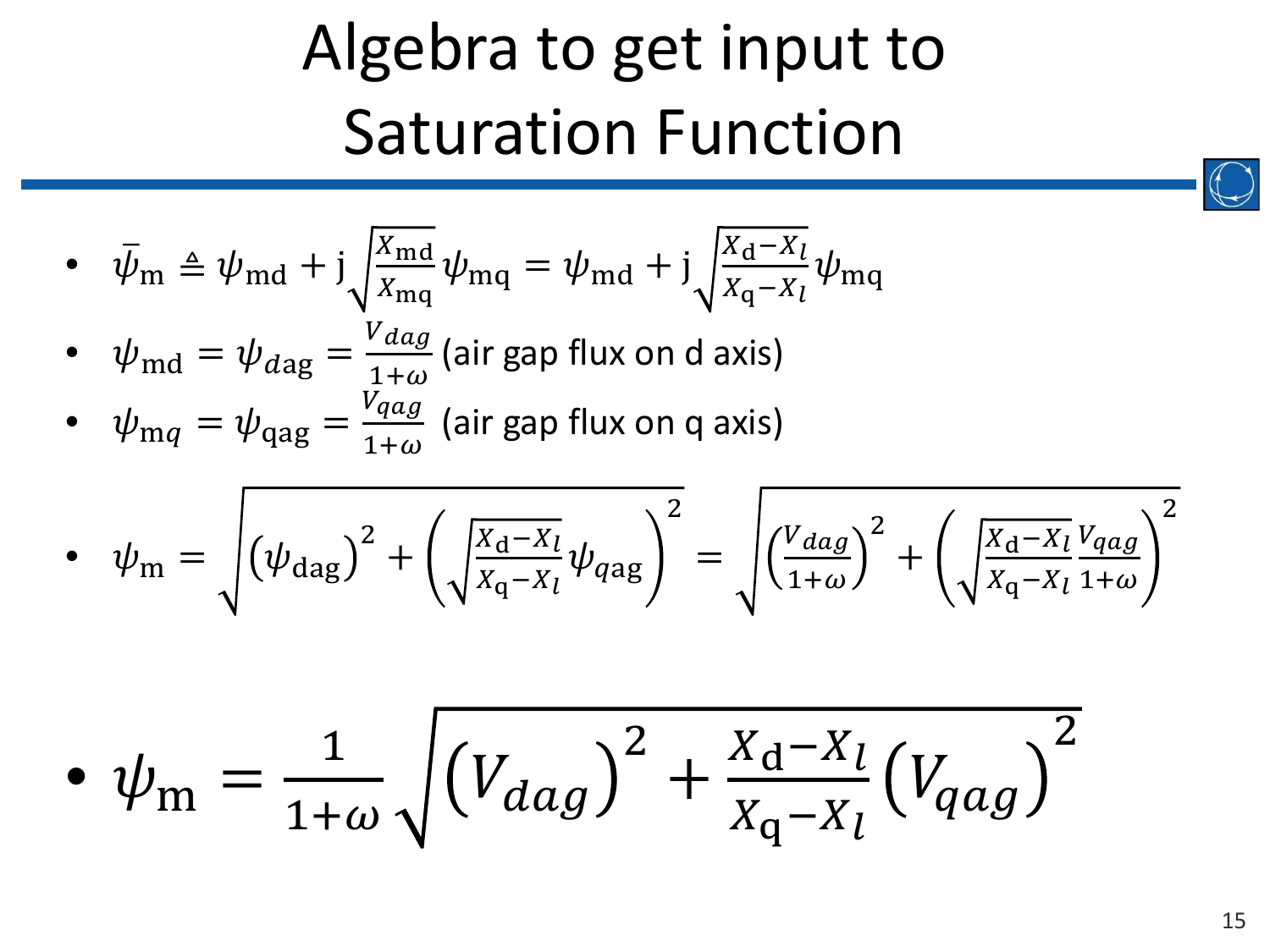## Saturation Function Input

• We continue to add the  $K_{is}$  to include additional saturation as the stator current increases

• 
$$
Sat_d = Sat_q = 1 + Sat \left(\psi_m + K_{is} \sqrt{I_d^2 + I_q^2}\right)
$$

$$
\bullet \ \psi_m = \frac{1}{1+\omega} \sqrt{\left(V_{qag}\right)^2 + \left(\frac{X_d - X_l}{X_q - X_l}\right) \left(V_{dag}\right)^2}
$$

• Air Gap Voltage Terms can be calculated from circuit equation

• 
$$
V_{qag} = V_{qterm} + I_q R_a + I_d X_l
$$

• 
$$
V_{dqg} = V_{dterm} + I_d R_a - I_q X_l
$$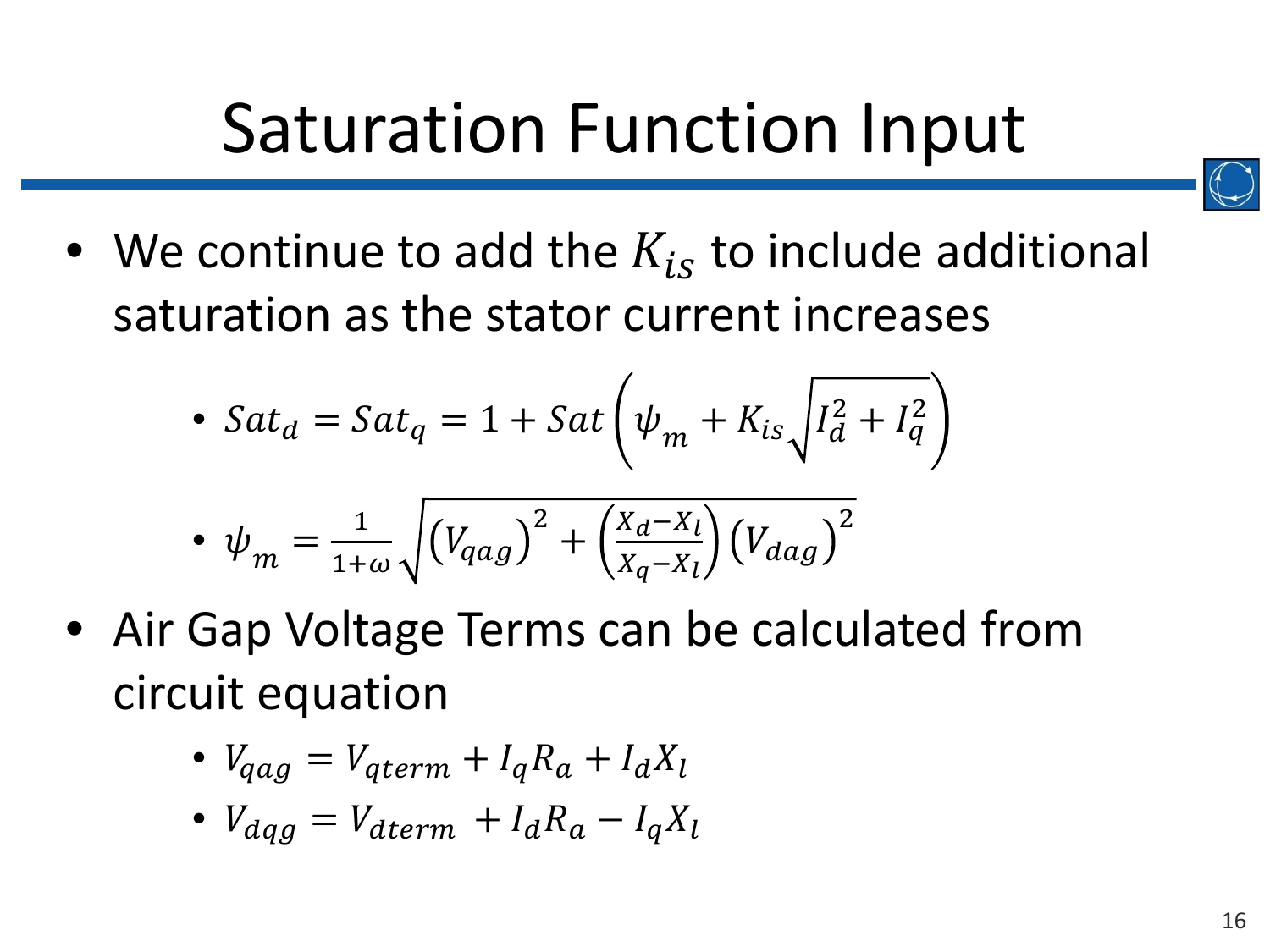## GENTPW Status



- GENTPW is available and released in PowerWorld Simulator Version 20.
	- We believe this model combines the improvements made in GENTPJ with some dynamic behavior that may have been lost
- What you should NOT do
	- All these synchronous machine models (GENROU, GENTPJ, GENTPW) are slightly different
	- Input parameters  $(X_d, X'_d, X''_d, X_q, X'_q, X''_q)$  and  $X_l$ ) are specifically tuned using test data for ONE model type
	- You should not just switch model types and copy parameters over!
- When you should use GENTPW
	- When you do a generator test in the next decade, look at using **GENTPW**
	- Our expectation is you will have very good success using the manufacture specified reactances with this model